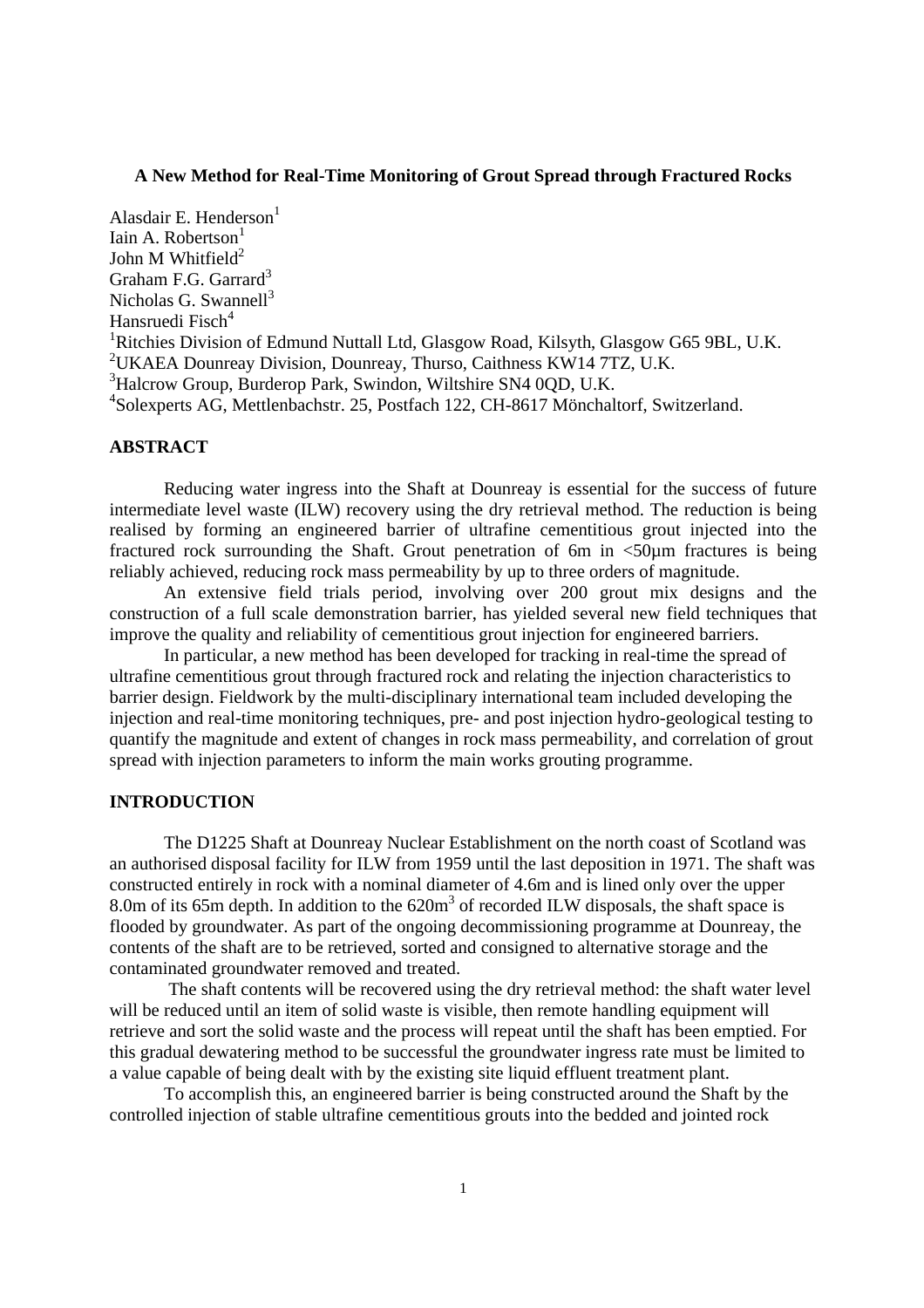surrounding the shaft. The grout is injected via drilled boreholes using an ascending stage sequence. The barrier design relies on grout spread from each stage treating a volume of surrounding rock. Using a split-spacing borehole technique with several series of injections, a multiple overlap between treated volumes is achieved and beneficial redundancy introduced.

Injections are controlled using the Grout Intensity Number (GIN) method proposed by Lombardi and Deere [1, 2] where the stop criterion is described by a pressure/volume curve of equal energy (a 'GIN' in units of bar.litres/metre) truncated by conventional pressure and volume limits. The method allows all parts of a given volume of homogenous rock to be grouted at the same intensity i.e. the same amount of work is done whether an injection terminates at high pressure/low volume, low pressure/high volume or at a point on the GIN curve between these extremes. The GIN method allows appropriate pressure to be applied to increase grout penetration, but prevents the combination of high pressure and high volume injections, thereby limiting the risk of ground heave.

Understanding the nature and range of the grout spread in the discontinuities within the rock mass is therefore a fundamental aspect of the design of the injection point layout and definition of the controlling GIN for each homogenous zone and thus the grout penetration experiment described here formed an important element of the early grouting site trials phase of the D1225 Shaft Isolation Project.

## **SITE GEOLOGY**

The pre-works site trials, of which the P1 grout penetration experiment formed an early part, were undertaken in an area lying 65m to the north east of the D1225 Shaft and approximately along geological strike. Stratigraphically, the sequence is generally at the same level as the Shaft and as both the D1225 Shaft and the trials area lie on the foreshore line, they share a topographic similarity. Faulting is present at both areas and is characterised by steep dips (75° to 82°) and throws of between 3 and 20m.

The Caithness Flags at Dounreay generally comprise a cyclic sequence of silty limestones (A horizons), bituminous siltstones (B horizons), siltstones (C horizons) and sandstones (D horizons) with a typical upward sequence of A, B, C, D, C, B, A. The cycles repeat at 6 to 10m intervals numerous times, allowing successive A or A/B units to be numbered as marker beds up the sequence. The C and D horizons demonstrate more developed jointing, predominantly along bedding planes and are associated with the flowing features identified during hydrogeological site characterisation work. The beds dip at approximately 10° to the north west.

Extensive site characterisation work [3, 4] was undertaken in advance of the grouting trials to locate accurately known and suspected faults, confirm the geological model and to establish a hydrogeological baseline.

### **PENETRATION FIELD EXPERIMENT**

#### **Concept**

Lombardi [2] describes an experimental method where a trial borehole is injected with grout while the injection pressure, injected volume and grout penetration are continuously monitored. Assuming reasonably uniform radial spread from the injection point, a 'test GIN' can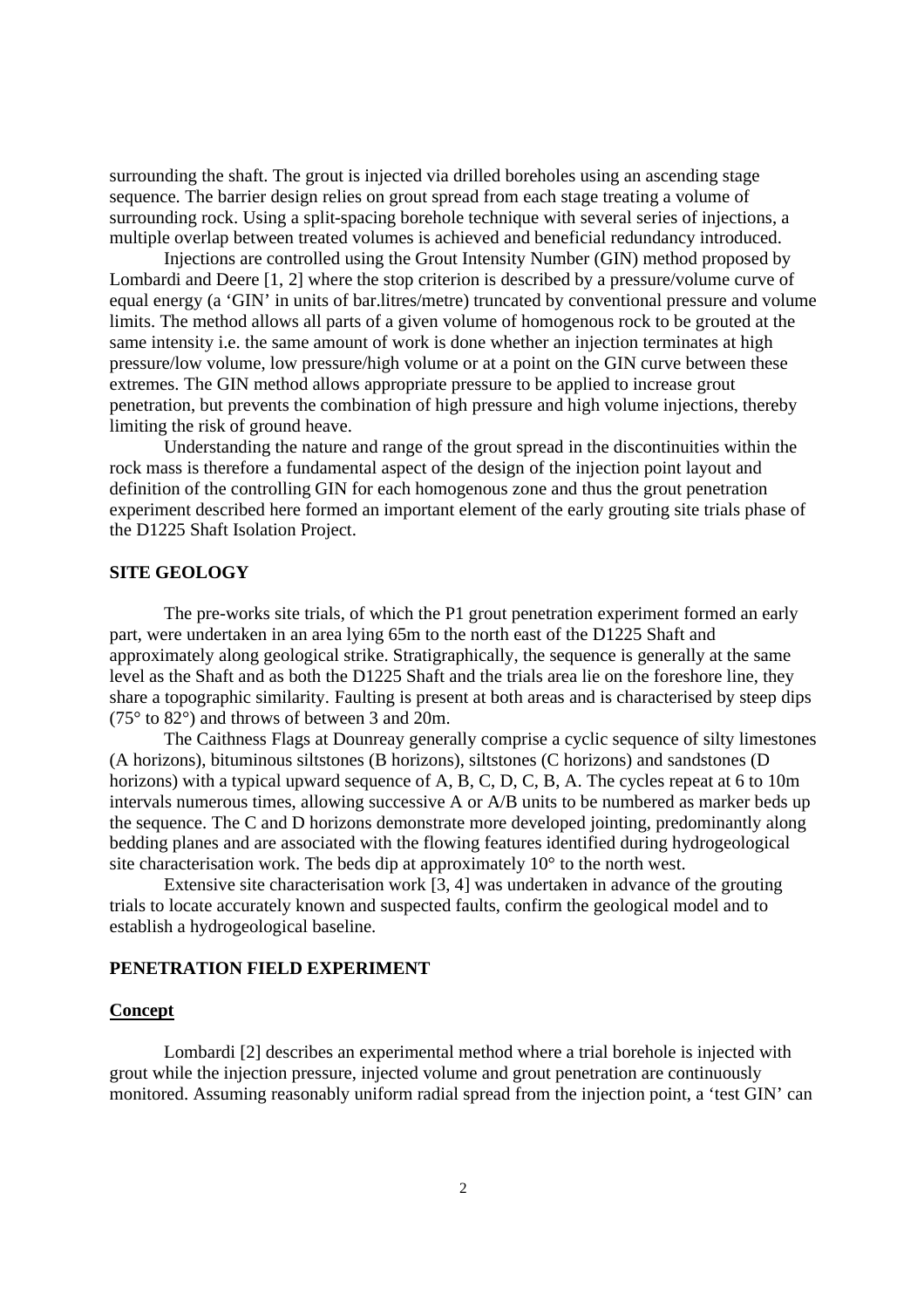be determined for a given penetration. The GIN for the spacing required by the design can then be estimated using the expression:

$$
R = R_t {}^{3}v(GIN/GIN_t)
$$
 (1)

where:

R - penetration required in the prototype (design)

 $R<sub>t</sub>$  - penetration estimated from the test

GIN - the GIN to be applied to the prototype

 $\text{GIN}_t$  - the test GIN corresponding to the test penetration

Capturing injection pressure and volume data is straightforward with modern grouting equipment and is discussed briefly later. However, the practicality of determining the penetration distance and corresponding grout injection volume is a fundamental difficulty and explains in part why the experimental derivation of the GIN is rarely used in conventional grouting work.

An option study undertaken to look at the practical aspects of detecting grout concluded that the most cost effective and practicable solution to assessing the form of the grout flow would be to use sensors to detect grout arrival in real time at a number of observation holes located around the injection borehole. For this to work, it was recognised that fluid grout detection must be performed in a sealed section of observation hole to prevent the hole becoming a preferential sink for the injection grout and adversely affecting the development of the grout front from the injection point. Laboratory trials of various forms of detection probe (pressure, temperature, conductivity and pH) were undertaken and showed that the down-hole pH transducer was the most effective at detecting grout and that a change in pH could detect and distinguish grout both at dilute concentrations (imminent arrival) and at full concentration (fluid grout arrival).

#### **Experimental Layout**

The field experiment was arranged as a 75m deep central injection borehole (P1) with 3no. 75m observation bores (PO11 – PO13) arrayed equally on a 4m radius and a further 3no. observation holes (PO14 – PO16) arrayed equally on a 6m radius with a 60° offset from the inner observation bores – Figure 1. Boreholes P1 and PO11 – PO13 were geophysically logged using wireline tools (televiewer, gamma log, flow log) and based on the stratigraphy and hydrogeology inferred from the logs the strata was subdivided into a number of contiguous 3m sections that were accurately referenced to the stratigraphical position within the sequence. These 3m sections were then hydrogeologically tested to estimate the hydraulic conductivity and character of the ground around the boreholes prior to grout injection. This characterisation was expressed in terms of borehole 'zones' (Table 1), analogous to Lombardi's 'homogeneous zones', with an experimental GIN being sought for each.

Borehole P1 was then grouted in ascending stages that matched the stratigraphic positions of the hydrotesting. After the grout penetration experiment, a further 2no. boreholes (PO17, PO18) were drilled 1.5m and 4.5m respectively from P1 and hydrogeologically tested, again in continuous 3m intervals located at the same stratigraphic position within the sequence as the pregrouting tests. The purpose of the post-grouting hydrotests was to quantify the change in rock mass transmissivity caused by a single grout injection. As noted previously, the completed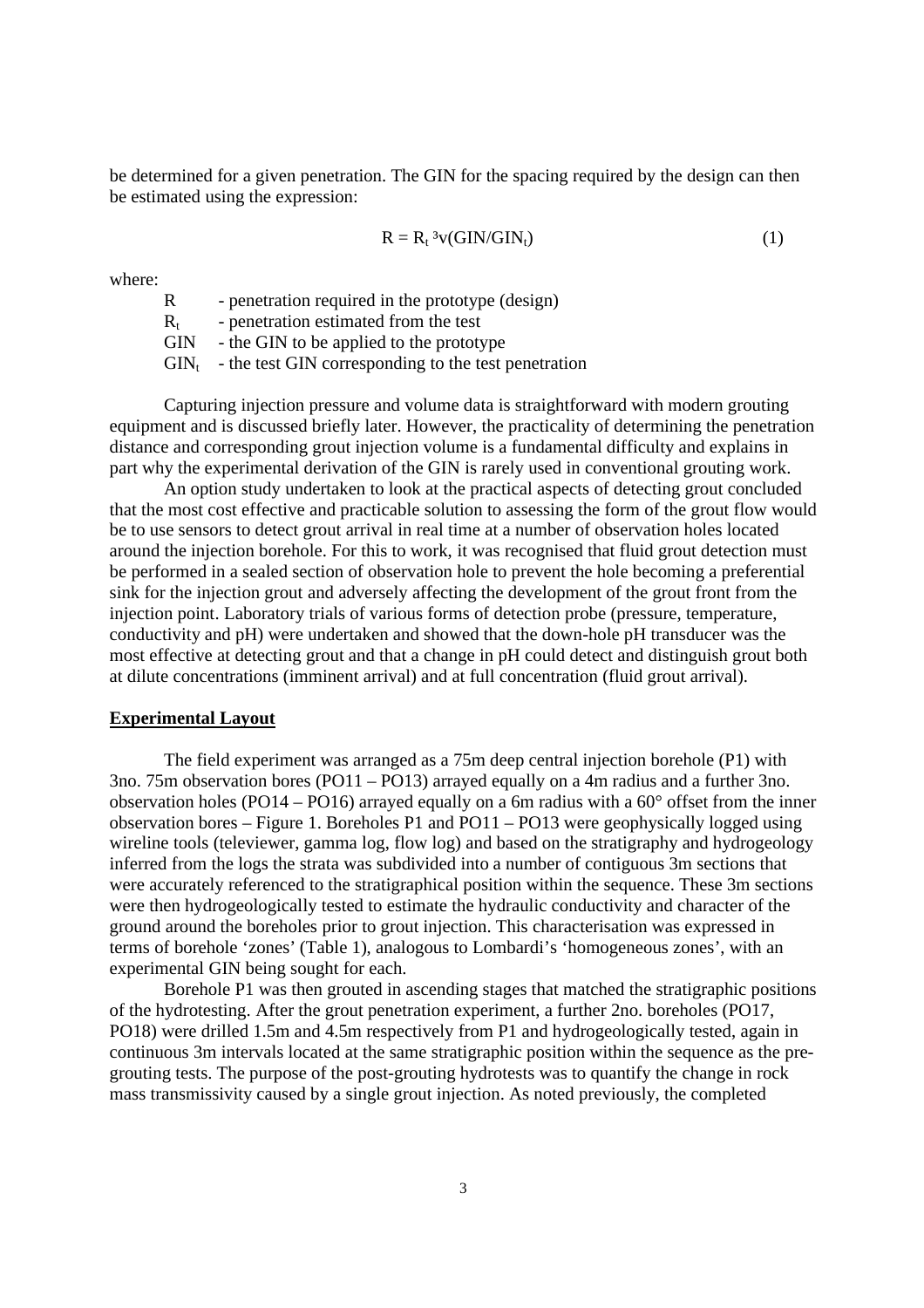barrier used a split splacing technique and therefore each piece of ground will experience multiple grout injections

All boreholes were of a similar depth to those anticipated for the main Shaft Isolation works and passed through several cycles of the stratigraphical sequence ensuring that penetration trials were undertaken in all types of ground. In total, the borehole depth allowed 25no. stages to be injected and monitored.



**Figure 1 – Plan View on Field Experiment**

| Zone                        | <b>Name</b>        | <b>Description</b>                                 | <b>Anticipated Grouting Properties</b> |
|-----------------------------|--------------------|----------------------------------------------------|----------------------------------------|
| W                           | Weathered          | Closely spaced discontinuities,                    | Low pressure/high take. Likely to      |
|                             | Zone               | High or very high permeability.                    | stop on volume limit.                  |
| $\mathbf{F}$                | Fault or Joint     | Clusters of SV joints or zone of                   | Low pressure/high take. Likely to      |
|                             | Zone               | broken ground. Moderate or high                    | stop on volume limit.                  |
|                             |                    | permeability                                       |                                        |
|                             | Major              | Clusters of SH discontinuities,                    | Low to medium pressure/high take.      |
|                             | Bedding            | identified as continuous across                    | Require high GIN to ensure             |
|                             | Planes             | the site. Moderate or high                         | saturation.                            |
|                             |                    | permeability.                                      |                                        |
| $\mathcal{D}_{\mathcal{L}}$ | Minor              | Multiple SH fissures with range                    | High pressure/low take. High GIN       |
|                             | Bedding            | of low permeabilities, low or                      | and split spacing required to ensure   |
|                             | Planes             | moderate permeability.                             | full saturation.                       |
| $\mathcal{R}$               | <b>Intact Rock</b> | Very few fractures $(0 \text{ or } 1 \text{ per})$ | High pressure/low take. High GIN       |
|                             |                    | 5m) Very low or low                                | and multiple split spacing required    |
|                             |                    | permeability.                                      | to ensure full saturation.             |

**Table 1 – Borehole Zoning Definitions**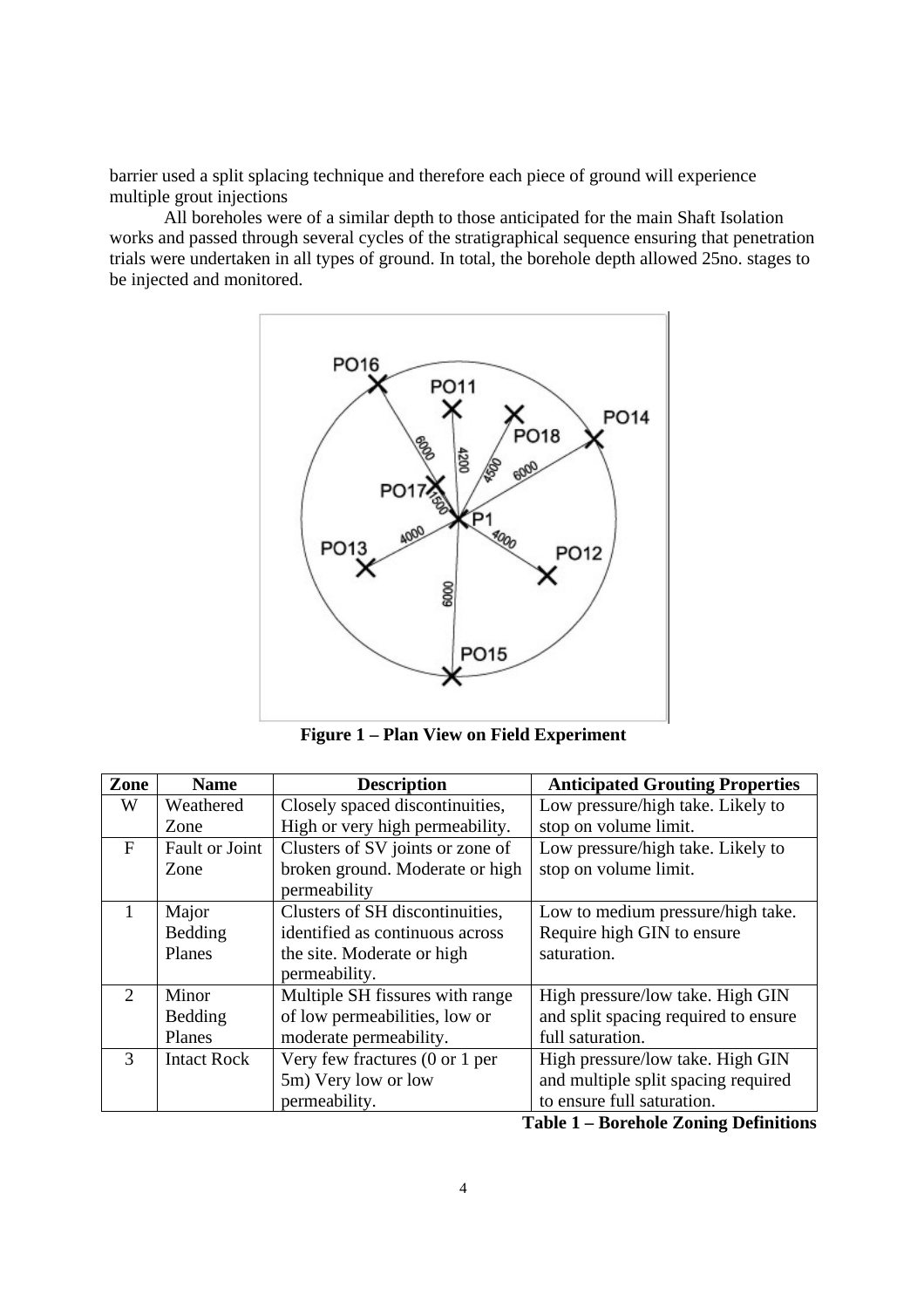### **Drilling**

The boreholes for the field experiment were drilled using Boart Longyear DB520 hydraulic rotary drilling rigs employing an HQ wireline coring system (producing a 96mm bore diameter) and a clean water flushing medium. Wireline coring was selected as the preferred drilling method for reasons of radiological waste minimisation and, whilst relatively slow compared with percussive methods, provided a stiff drill string and good bore verticality.

During earlier drilling trials, various polymeric flushing media were assessed. However, these were not used during the penetration experiment nor in subsequent works, primarily due to concerns about clogging of discontinuity apertures and the development of borehole wall 'skin' effects, but also because clean water worked adequately as a flushing medium and was found to make solids control more manageable.

## **Hydrogeological Testing**

Hydrotesting in each of the boreholes was undertaken by the constant head injection method. The test interval was 3m, with each stage being isolated using a double packer straddle with a down-hole shut-in tool. Test pressures of  $1 - 3$ bar were used from 5m to 20mbgl while differential pressures of 3 – 6bar were used for intervals deeper than 20mbgl. The decline of the flow rate was recorded as a function of time, with the test duration being determined by the time necessary to record sufficient data of the transient formation response to be analysed in a semilog plot (typically 20 – 30minutes per interval). Analyses of the test results were based on the conventional steady-state approximation equation or straight line analysis as appropriate. The results provided estimates of hydraulic conductivity (transmissivity/interval length) for ungrouted ground ranging over 6 orders of magnitude between  $3x10^{-4}$ m/s and  $2x10^{-10}$ m/s.

### **Grouting**

The primary grout used in the penetration field trials was developed during an earlier phase of grout material trials and comprised an ultrafine  $(d_{95}=16\mu)$  cement colloidally mixed with water, a superplasticiser and a silica fume stabilising agent.

Down-hole equipment comprised air-inflated double packers mounted on a steel mandrel with a variable  $(1 - 3m)$  straddle. Grout was delivered through Kevlar grout lines, with injection commencing near the base of the borehole and progressing in 3m ascending stages.

The grout mixing and injection plant comprised a pair of Colcrete SD200 high shear colloidal mixers fitted with automatic batching control. Batched grout was held in an agitator tank prior to being injected using paired opposing phase single acting 0-100bar piston pumps. Each pumpset was equipped with an in-line electro-magnetic flow meter and 0-100bar pressure transducer with signals being returned to the control system in a separate grouting control module.

The grout injection was controlled using bespoke software operating on a desktop computer, capable of controlling and datalogging up to 6no. simultaneous injections with different parameters for each. For a given injection, stage information (borehole number, depth) was entered along with the defining injection parameters (GIN, maximum pressure, maximum volume, pressure corrections for stage depth). Flow rate for each pump was selected using ABB controllers and was generally held constant for each injection at between 3 to 5 litres/minute. For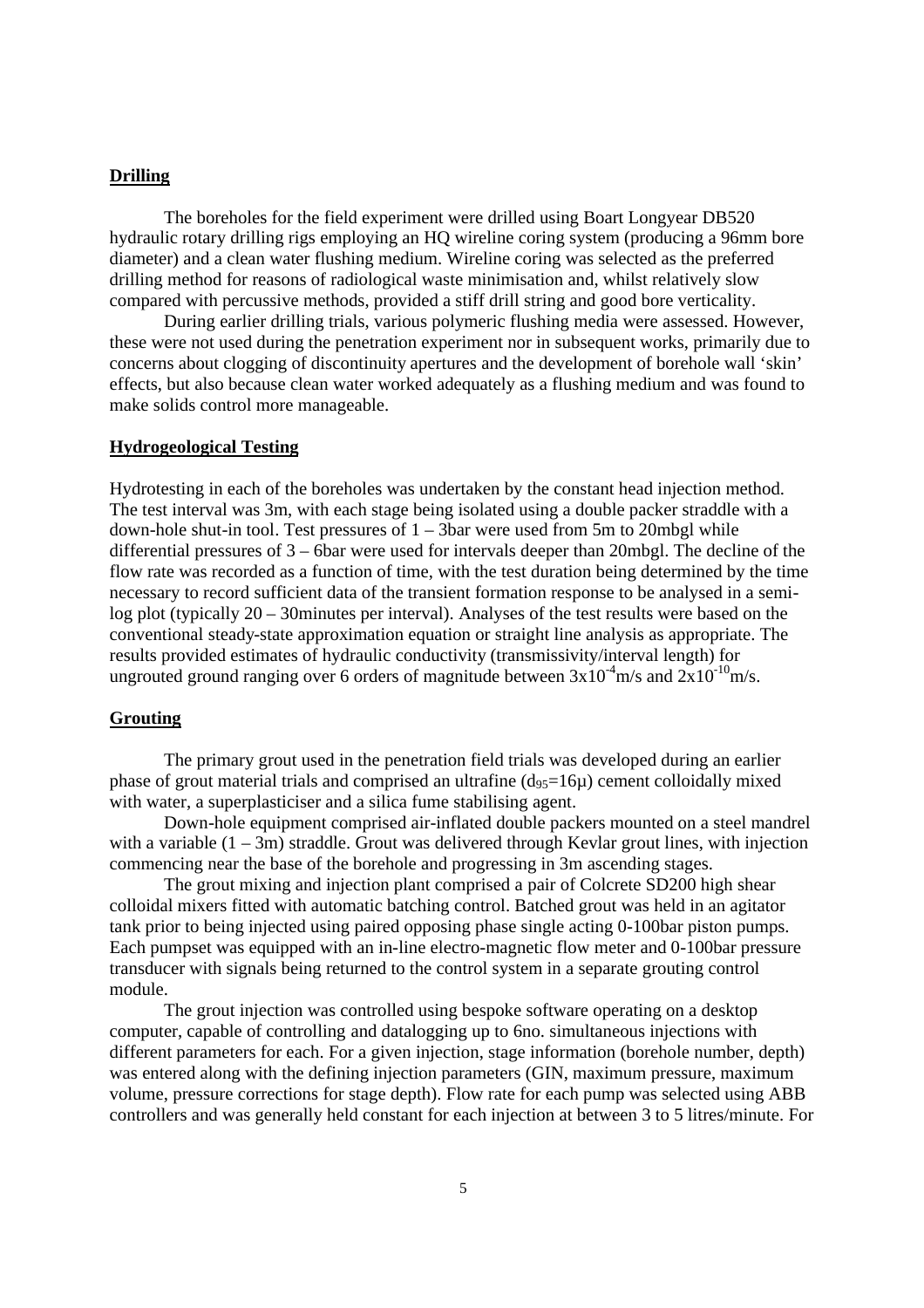the purposes of the penetration experiment, the GIN parameter and volume limit were set at an artificially high level to allow injection to continue until grout detection occurred.

#### **Down-Hole Monitoring**

Each of the observation bores PO11 – PO16 was fitted with a double packer set with a 5.5m straddle. Hach Lange pH and pressure/temperature transducers were fitted to the centre of the straddles and hard-wired back to a datalogger at the surface.

Water flushing lines were included in the observation bore packer sets to counteract the effect of pH buffering from earlier injections. By this method, the pH in the test interval could be reduced sufficiently between vertically adjacent injections to allow fresh grout arrival to be detected.

#### **Experimental Method**

Each injection commenced with seating of the injection and observation packer sets at the test stage, with the 5.5m observation interval being centred vertically opposite the shorter 3m grout injection interval. Datalogging of the down-hole transducers in bores PO11 – PO16 was commenced some time in advance of grout injection to establish a pre-injection baseline. Where necessary, water flushing of the observation bores to re-establish neutral pH was undertaken until the packer sets where inflated. The injection lines and interval were filled with primary grout and injection commenced at a constant flow. Logged data from the grout control system and observation transducers was graphed and displayed in real-time to alert the operators to grout arrivals. Post analysis of the combined data allowed each fresh grout arrival, signified by a pH of 12.7, to be correlated with an injection pressure and volume, thereby providing the experimental GIN for that penetration distance from the following expression:

$$
GIN = p_t.V_t/L
$$
 (2)

where,

 $p_t$  - the injection pressure at time of grout arrival (bar)

 $V_t$  - the injected volume at time of grout arrival (litres)<br>  $L$  - the injection interval length (m)

- the injection interval length  $(m)$ 

The pattern of grout arrival over the 6no. observation bores together with known arrival times permitted assessment of the penetration form and directional bias where present, and for these data to be related to the stratigrpahy and joint orientation using the results from the pregrouting televiewer and gamma logs.

#### **RESULTS**

25no. grout injections were undertaken during the experiment, comprising 1no. zone F, 1no. zone W, 11no. zone 1, 8no. zone 2 and 4no. zone 3 intervals. Practical difficulties during grouting near the base of the borehole and packer bypass through subvertical joints is thought to have led to some fissure clogging that may have affected grout acceptance in lower stages.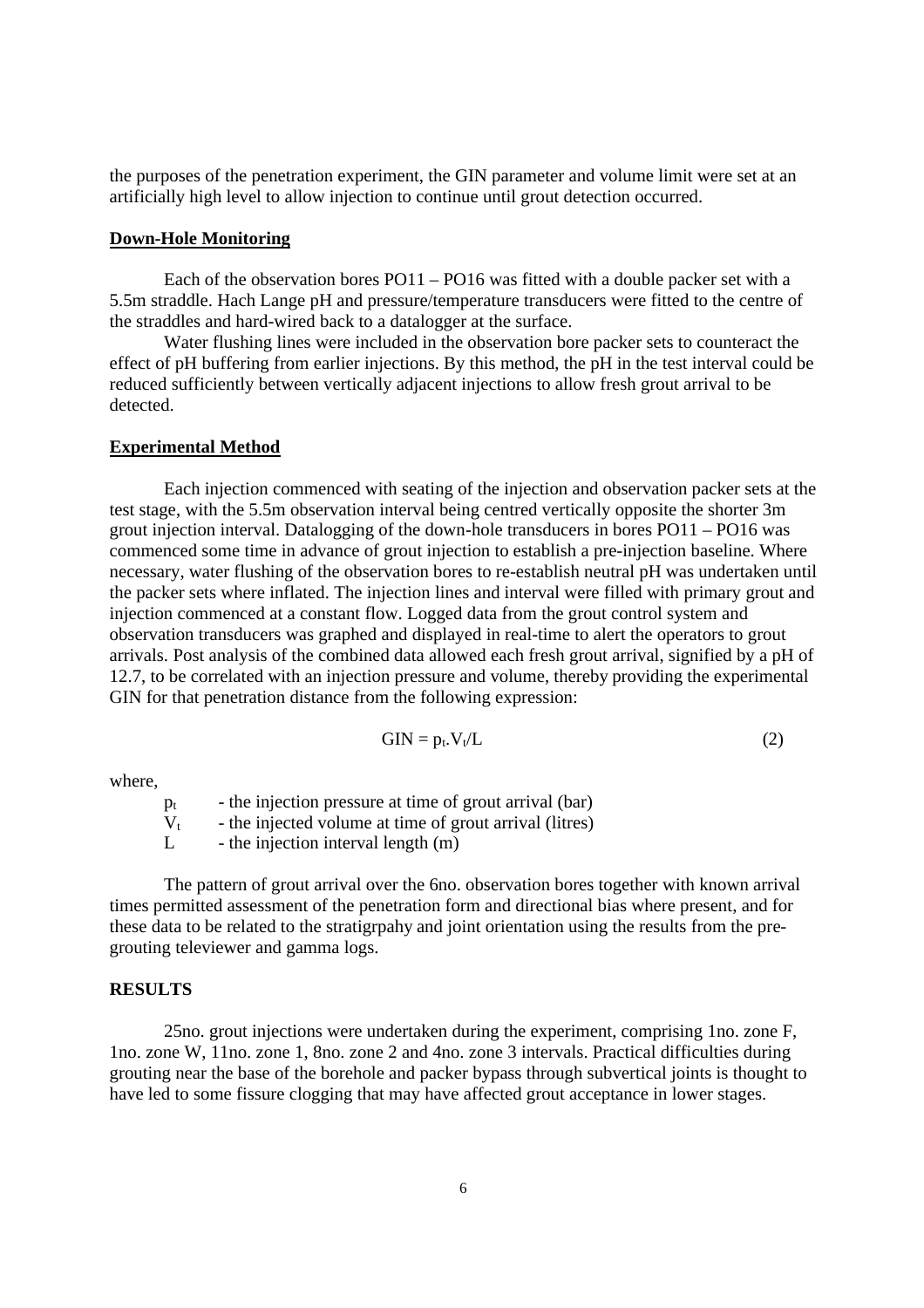| Grout Spread 9-12m      | Zone: W<br>Pregrout k <sup>2</sup> 100x10 m/sec<br>Volume takes at 4m<br>arrivals: 54,54 Vm<br>Volume takes at 6m<br>arrivals: 61, 82.5 Vm<br>Total volume injected:<br>200 Vm (stop limit) | Grout Spread 18-21m     | Zone: 1<br>Pregrout k <sup>o</sup> 60x10 <sup>-7</sup> m/sec<br>Volume takes at 4m<br>arrivals: 21 Vm<br>Volume takes at 6m<br>arrivals: 62 Vm<br>Total volume injected: 75<br>1/m                                                                            | GroutSpread 27-30m      | Zone: 2<br>Pregrout lc=0.8x10 <sup>-7</sup> m/sec<br>Volume takes at 4m<br>arrivals: n/a<br>Volume takes at 6m<br>arrivals: n/a<br>Total volume injected: 10<br>l/m                                                                                     |
|-------------------------|---------------------------------------------------------------------------------------------------------------------------------------------------------------------------------------------|-------------------------|---------------------------------------------------------------------------------------------------------------------------------------------------------------------------------------------------------------------------------------------------------------|-------------------------|---------------------------------------------------------------------------------------------------------------------------------------------------------------------------------------------------------------------------------------------------------|
| Grout Spread 12-15m     | Zone: 2<br>Pregrout $k \approx 5x10^{-7}$ m/sec<br>Volume takes at 4m<br>arrivals: 4, 28 Um<br>Volume takes at t 6m<br>arrivals: 66 Um<br>Total volume injected:<br>108 Vm                  | Grout Spread 21-24m     | Zone: 2<br><b>Pregrout</b> $k \approx 8x10^{-7}$ m/sec<br>Volume takes at 4m<br>arrivals: 24, 55, 104 l/m<br>Volume takes at 6m<br>arrivals: 25.58.70 l/m<br>Total volume injected:<br>200 Vm (stop limit)                                                    | GroutSpread 30-33m      | Zone: 2<br>Pregrout k=0.5x10 <sup>-7</sup> m/sec<br>Volume takes at 4m<br>arrivals: n/a<br>Volume takes at 6m<br>amivals n/a<br>Total volume injected: 1<br>Vm                                                                                          |
| Greut Spread 15-18m     | Zone: 2<br>Pregrout $k \approx 9x10^{-7}$ m/sec<br>Volume takes at 4m<br>arrivals: 32.34, 40 l/m<br>Volume take at 6m<br>arrivals: 40 Um<br>Total volume injected: 40<br><b>Um</b>          | Grout Spread 24-27m     | Zone: 2<br>Pregrout $k \approx 3 \times 10^{-7}$ m/sec<br>Volume takes at 4m<br>arrivals: 47, 52, 102 Um<br>Volume takes at 6m<br>arrivals: 59, 113 I/m<br>Total volume injected:<br>200 Vm (stop limit)                                                      | Grout Spread 33 - 33m   | Zone: 1<br>Pregrout k=8x10 <sup>-3</sup> m/sec<br>Volume takes at 4m<br>arrivals: 46, 46 Vm<br>Volume takes at 6m<br>amivals n/a<br>Total volume injected:<br>121 Vm                                                                                    |
| Grout Spread 37 - 40m   | Zone: 2<br>Pregrout $k \approx 3\pi 10^{-7}$ m/sec<br>Volume takes at 4m<br>arrivals: 49, 67 Vm<br>Volume takes at 6m<br>arrivals: n'a<br>Total volume injected:<br>200 Vm (stop limit)     | Grout Spread 44.5 - 46m | Zone: 1<br>Pregrout k <sup>2</sup> 30x10 <sup>-1</sup> m/sec<br>Volume takes at 4m<br>arrivals: 33,36,36 l/m<br>Volume takes at 6m<br>arrivals: 33, 56 Um<br>Total volume injected;<br>220 Vm (stop limit)                                                    | Grout Spread 51 - 53.5m | Zone: 1<br>Pregrout k <sup>120</sup> .3x10 <sup>c7</sup> m/sec<br>Volume takes at 4m<br>arrivals: n/a <sup>(2)</sup><br>Volume takes at 6m<br>arrivals: n/a <sup>(2)</sup><br>Total volume injected: 2<br>l/m<br>Progrowting k ≈ 10 <sup>°</sup> m/sec  |
| Grout Spread 40 - 42.5m | Zone: 2<br>Pregrout $k = 8x10^{-1}$ m/sec<br>Volume takes at 4m<br>arrivals: 16, 28 Vm<br>Volume takes at 6m<br>arrivals: 78 Vm<br>Total volume injected:<br>198 Vm (stop limit)            | Grout Scread 46 - 48m   | Zone: 1<br>Pregrout k=60x10 <sup>-7</sup> m/sec<br>Volume takes at 4m<br>arrivals: 21 Vm <sup>(b)</sup><br>Volume takes at 6m<br>arrivals: n/a <sup>G</sup><br>Total volume injected: 15<br><b>Um</b>                                                         | Grout Spread 53.5 56m   | Zone: 1<br>Pregrout k=6x10 <sup>-3</sup> m/sec<br>Volume takes at 4m<br>arrivals: n/a <sup>(f)</sup><br>Volume takes at 6m.<br>arrivals: n/a <sup>ct)</sup><br>Total volume injected: 8<br>I/m                                                          |
| Grout Boroad 42.5 44.9m | Zone: 1<br>Pregrout k <sup>o</sup> 10x10 <sup>c</sup> m/sec<br>Volume takes at 4m<br>arrivals: n'a<br>Volume takes at 6m<br>arrivals: n'a<br>Total volume injected: 6<br><b>Vm</b>          | Grout Spread 49 - 61m   | Zone: 3<br>Pregrout k <sup>o</sup> 0.1x10 <sup>-7</sup> m/sec-<br>Volume takes at 4m<br>arrivals: 13 Vm <sup>(2)</sup><br>Volume takes at 6m<br>arrivals: n/a <sup>(2)</sup><br>Total volume injected: 13<br><b>I/m</b><br>Pregranting $k \leq 10^{-1}$ m/sec | Grout Spread 50 - Sfm   | Zone: 3<br>Progrout k <sup>o.0</sup> .1x10 <sup>-7</sup> m/sec<br>Volume takes at 4m<br>arrivals: n/a <sup>(2)</sup><br>Volume takes at 6m<br>arrivals: n/a <sup>(2)</sup><br>Total volume injected: 2<br><b>I/m</b><br>Pregroating $k \leq 10^3$ m/sec |

**Figure 2 – Schematic Grout Injection Results**

The temperature probes in the observation bores generally showed no response at any point during grout injection. Given the extensive clean water flushing that was necessary to reduce pH after each stage, it is likely than any grout-driven temperature response was masked by the water/ground temperature gradient. The pressure transducers often showed some response, both to start of injection and grout arrival. However, the responses were highly variable in form and scale and, coupled with their unreliable nature, were not a credible indicator of grout arrival. The pH transducers were found to be unaffected by the start of injection or any resulting groundwater motion, but showed a distinct and pronounced response to grout approach and arrival. The absolute pH values recorded during perceived grout approach corresponded